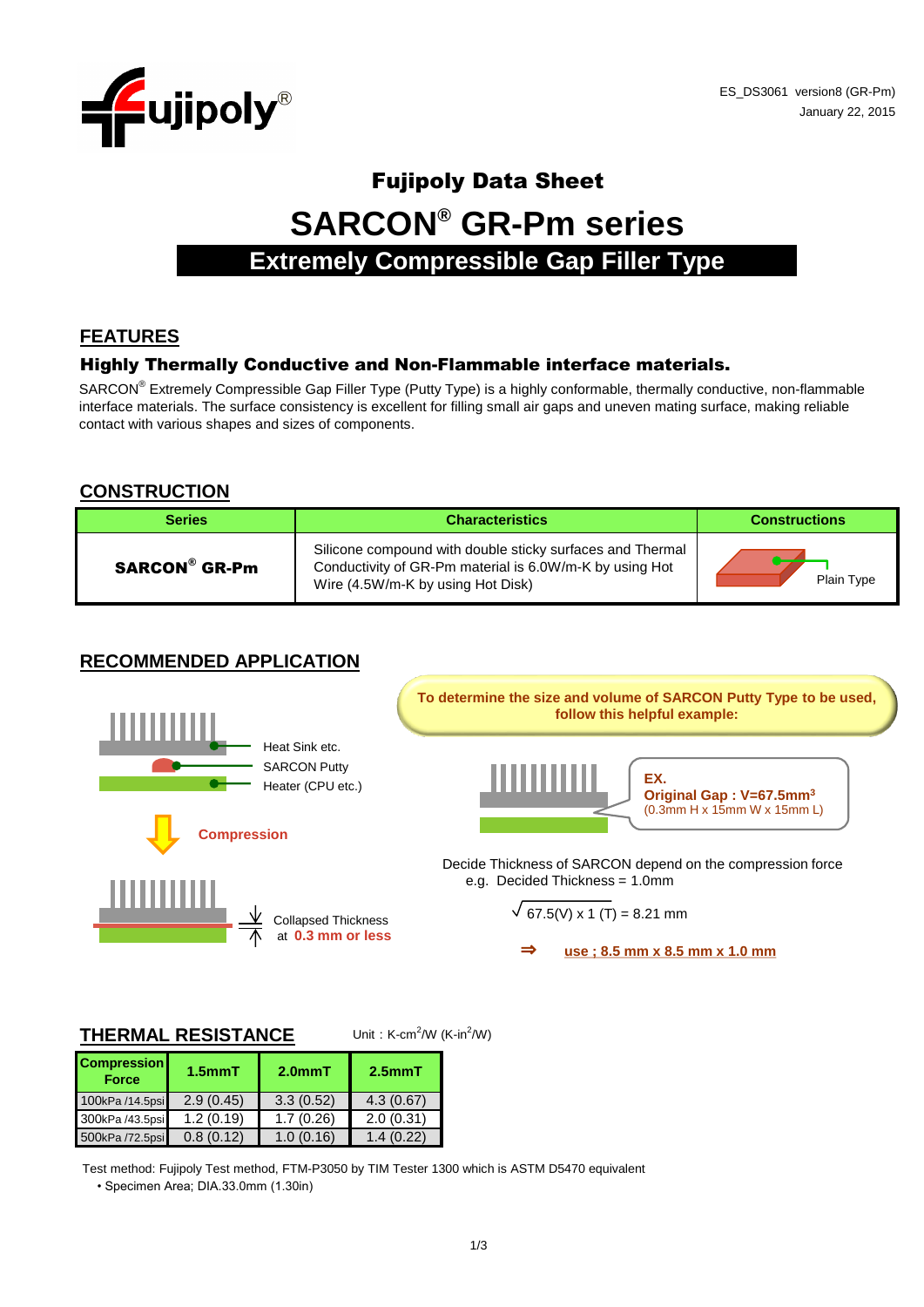| <b>Properties</b>                     |                             | unit                        |      | <b>GR-Pm</b>                        |                    | <b>Test method</b>    | <b>Specimen</b> |
|---------------------------------------|-----------------------------|-----------------------------|------|-------------------------------------|--------------------|-----------------------|-----------------|
| Physical                              | Color                       |                             |      | Dark Radish Gray                    |                    | Visual                |                 |
| Properties<br><b>Specific Gravity</b> |                             |                             |      | 3.2                                 |                    | ASTM D792             | A               |
| Electrical                            | Volume Resistivity          | Ohm-m                       |      |                                     | $1.0x10^{12}$      | ASTM D257             | B               |
| Properties                            | Breakdown Voltage           | kV/mm (volts/mil)           |      | 18 (457)                            |                    | ASTM D149             | B               |
|                                       | Dielectric Strength         | kV/mm (volts/mil)           |      | 13 (330)                            |                    | ASTM D149             | B               |
|                                       | Dielectric Constant         |                             | 50Hz |                                     | 7.37               |                       | A               |
|                                       |                             |                             | 1kHz |                                     | 7.31               | ASTM D150             |                 |
|                                       |                             |                             | 1MHz |                                     | 7.34               |                       |                 |
|                                       |                             |                             | 50Hz |                                     | 0.0101             |                       | A               |
|                                       | <b>Dissipation Factor</b>   |                             | 1kHz |                                     | 0.0022             | ASTM D150             |                 |
|                                       |                             |                             | 1MHz |                                     | 0.0007             |                       |                 |
| Thermal                               | <b>Thermal Conductivity</b> | $W/m-K$                     |      |                                     | by Hot Wire<br>6.0 | ASTM D2326            |                 |
| Properties                            |                             |                             |      |                                     | by Hot Disk<br>4.5 | ISO/CD 22007-2        |                 |
|                                       | Useful Temperature          | $^{\circ}C$ ( $^{\circ}F$ ) |      | $-40$ to $+150$ ( $-40$ to $+302$ ) |                    |                       | -               |
|                                       | Low molecular<br>Siloxane   | wt%                         |      | $D_4$ to $D_{20}$ Total             | 0.0031 or less     | Gas<br>Chromatography |                 |
| <b>Flame Retardant</b>                |                             |                             |      |                                     | $V-0$              | <b>UL 94</b>          |                 |

### **TYPICAL PROPERTIES**

• Each Specimens are cured for measurement. • Specimen A: 2mmT • Specimen B: 120mmW × 120mmL × 1mmT

Unit:  $N/6.4$ cm<sup>2</sup> (psi)

#### **COMPRESSION FORCE**

| <b>Compression</b><br><b>Ratio</b> | $1.5$ mm $T$ | $2.0mm$ T  | $2.5mm$ T  |  |
|------------------------------------|--------------|------------|------------|--|
| 10%                                | 53 (12.0)    | 52(11.8)   | 50(11.3)   |  |
| 20%                                | 153 (34.7)   | 144(32.6)  | 123(27.9)  |  |
| 30%                                | 265 (60.0)   | 231 (52.3) | 207 (46.9) |  |
| 40%                                | 375 (85.0)   | 314(71.1)  | 289 (65.5) |  |
| 50%                                | 492 (111.5)  | 408 (92.4) | 371 (84.1) |  |
| Sustain 50%                        | 144 (32.6)   | 118 (26.7) | 76 (17.2)  |  |

- Test method: Measured by ASTM D575-91 for reference
	- Specimen Area; DIA.28.6mm (1.13in)
	- Platen Area; DIA. 28.6mm (1.13in)
	- Sustain 50%: Sustain 50% at 1 minute later
	- Compression Velocity; 5.0mm/minute

#### **DURABILITY**

**Test Property Compression Ratio** Thermal Resistance 30% 70% 90% 1.68 1.68 0.44 0.44 0.42 0.42 0.90 0.90 0.90 0.90 0.91 0.90 0.98  $1.0$  1.1 0.5 0.4 1.78 1.80 1.83 1.07 | 1.07 1.7 **Initial** 0.5 **250hrs 500hrs 1,000hrs -40**℃**(30min)**⇔**+125**℃**(30min) 100hrs 250hrs 500hrs 1,000hrs 60**℃**/90%RH** 0.4 1.9  $1.3$  1.3 2.0 2.3 2.3 0.9 0.9 0.9 0.9 0.9 1.68 1.65 1.68 0.52 0.90 0.5 0.5 0.5 0.4 0.4 0.5 0.4 0.4 0.4 0.4 0.4 **Initial 100hrs**  $0.53$  0.59 0.60 0.60 0.52 1.68 Thermal Resistance 30% 70% 90% 0.9 1.7 | 1.8 | 1.8 **70**℃ **150**℃ **Initial 100hrs 250hrs 500hrs 1,000hrs Initial 100hrs 250hrs 500hrs 1,000hrs** 1.8 1.8 **Test Property Compression Ratio**

•Specimen Area; 30% and 70% compression ratio = 10mm square, initial thickness = 1.5mm  $40^{\circ}C = -40^{\circ}F$ • Thermal Resistance ; Measured by using ASTM D5470 modified, refer to Fujipoly Test method FTM P-3030.

•Specimen Area; 90% compression ratio = 5mm square , initial thickness = 1.5mm 60°C = 140°F

(Specimen is sandwiched between aluminum blocks.) 70℃ = 158°F

reduced temperature

 $125^{\circ}C = 257^{\circ}F$ 

 $150^{\circ}$ C = 302 $^{\circ}$ F

Unit:  $K-cm^2/W$